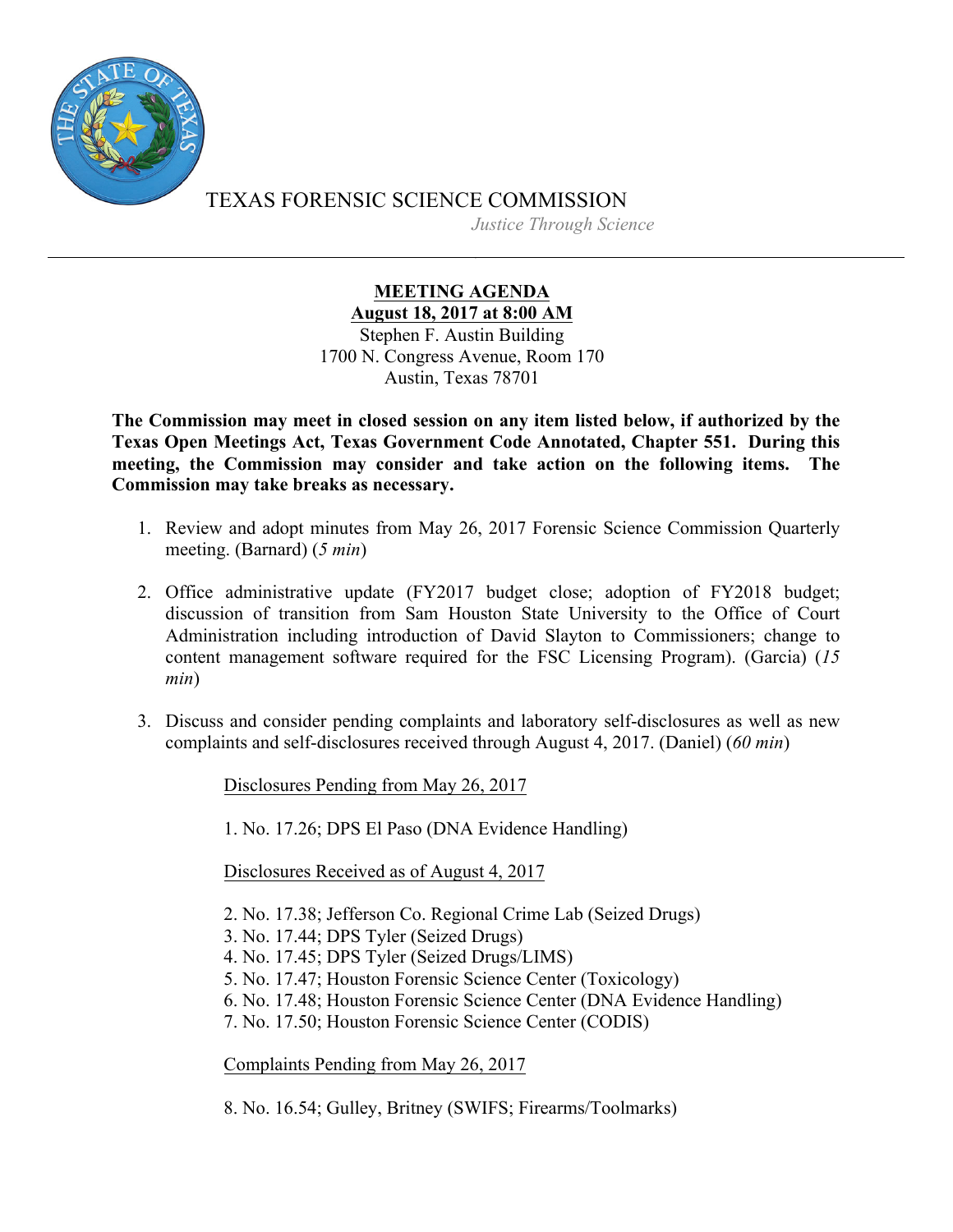- 9. No. 17.04; Gefrides, Lisa (Houston Forensic Science Center; Biology/DNA)
- 10. No. 17.05; IPOT (DPS Austin/Orchid Cellmark; DNA/CODIS)
- 11. No. 17.13; Hill, Anthony (Max Courtney; Crime Scene Reconstruction)
- 12. No. 17.23; Ghant, Travis (Scott & White Temple Sexual Assault Nurse Examiner Alice Lindner; S.A.N.E)
- 13. No. 17.24; Smithwick, Roy (Bexar Co. Criminal Investigation Lab; Serology and Firearms/Toolmarks)

Complaints Received as of August 4, 2017

- 14. No. 13.06; Mireles, Gustavo (DPS McAllen; DNA/Blood Spatter)
- 15. No. 17.34; Radke, Christopher (SWIFS; DNA/Serology)
- 16. No. 17.36; Whitlock, Tarrance (SWIFS; GSR)
- 17. No. 17.46; Tran, Quang (SWIFS; Firearms/Tool Marks)
- 18. No. 17.49; Isenhower, David Wayne (Harris Co. Sheriff; Blood Spatter)
- 4. Discuss status of crime laboratory accreditation program, including accreditation nonconformances received since May quarterly meeting. Follow up from discussion on rule proposal to add footwear and tire tread comparison to trace evidence subdisciplines subject to Commission accreditation requirements. Discuss whether to exempt crime scene reconstruction analytical disciplines (including but not limited to blood spatter analysis) from the accreditation requirements. (Garcia) (*15 min*)
- 5. Discuss licensing advisory committee program, including adjudication of public comments received since May quarterly meeting. Review, discuss and adopt proposed rules (including changes resulting from comments) for licensing program. Consider TACDL nomination for replacement candidate on Licensing Advisory Committee. (Hilbig/Garcia) (*60 min*)
- 6. Update from investigative panel regarding Harris Co. Institute of Forensic Sciences (Toxicology, Blood Alcohol) #16.48. (Drake/Kerrigan/Daniel) (*20 min*)
- 7. Update from investigative panel regarding combined Clark (Harris Co. IFS, HPD, Harris Co. Sheriff's Department; GSR, DNA, Blood Spatter) #16-40 case and Bryan (Robert Thorman; Blood Spatter) #16.56 case, including August 1, 2017 panel meeting at Brazos Co. District Attorney's Office as well as addition to complaint regarding serology filed by Bryan's attorney. (Johnson/Hughes-Stamm/Parsons) (*30 min*)
- 8. Update from investigative panel regarding Houston Forensic Science Center Self-Disclosure (Crime Scene) #17.22. (Garcia) (*5 min*)
- 9. Update from investigative panel regarding DPS Garland (Blood Alcohol) #17.28 (Garcia) (*5 min*)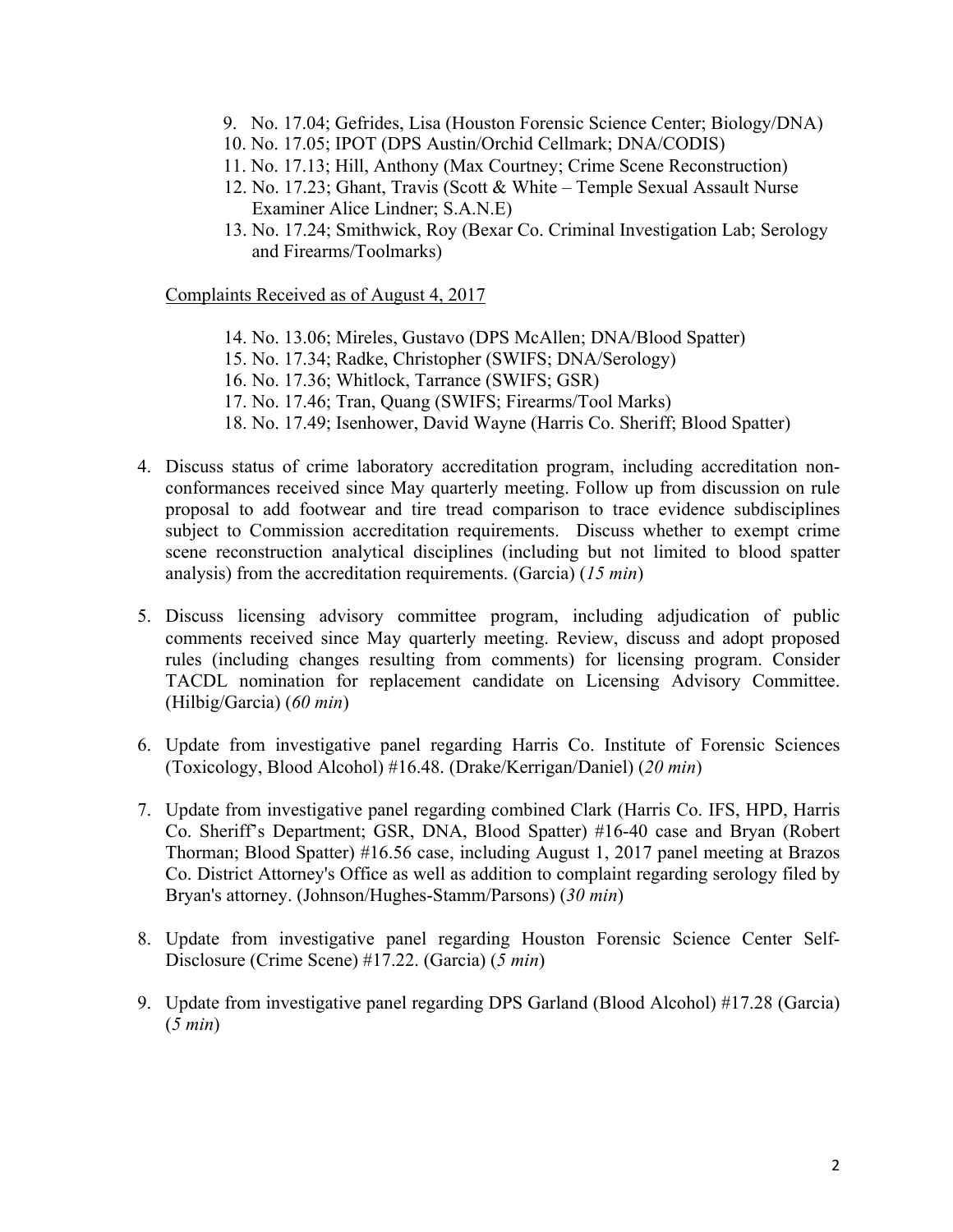- 10. Discussion with ANAB Vice President Pamela Sales regarding issues identified in Austin Police Department DNA Laboratory including accrediting body's response to Commission inquiry. (Garcia/Budowle/Koehler/Sales) (*60 min*)
- 11. Discussion regarding findings of fact, conclusions of law and order by Judge Herbert B. Dixon in United States v. Torney and response regarding same from NMS including consideration of appropriate action under art. 38.01 Tex. Code Crim. Proc. (Hughes-Stamm/Garcia) (*45 min*)
- 12. Consideration of microbial DNA issues identified by SWIFS with Qiagen Investigator 24-plex kit, response from manufacturer and resolution (Hughes-Stamm/Budowle/Sliter). (*20 min*)
- 13. Discussion regarding introduction, scope and legal issues regarding Rapid DNA technology in Texas. (Garcia/Budowle) (*15 min*)
- 14. Update on statewide & Co.-based defense triage projects for DNA mixture review. (Wicoff/Boswell/Strassburger) (*10 min*).
- 15. Discuss rape kit storage issue and receive update from Chief Gay or designee on APD review of quality system for non-DNA sections under contract with the National Forensic Science Technology Center (NFSTC) (Garcia/Chief Gay) (*15 min*).
- 16. Update on Hair Microscopy Panel. (Garcia) (*20 min*)
- 17. Update from panel on Commission reporting requirements, including disclosure guidance per statute and possible revisions to rules. (Garcia) (*5 min*)
- 18. Discuss progress on project to standardize sexual assault kits. (Downing) (*10 min*)
- 19. Update from Texas Association of Crime Laboratory Directors. (Kahn or designee) (*5 min*)
- 20. Report on National Association of Attorneys General Forensic Symposium and NIST International Forensic Science Error Management Symposium. (Garcia) (*5 min*)
- 21. Consider proposed agenda items for next quarterly meeting. (Barnard)
- 22. Schedule and location of future panel and quarterly meetings. (Barnard)
- 23. Hear public comment. (Barnard)
- 24. Adjourn.

**To increase public access to meetings, the Commission will endeavor to live-stream all quarterly meetings on its website at [www.fsc.texas.gov](http://www.fsc.state.tx.us). However, the Commission's**